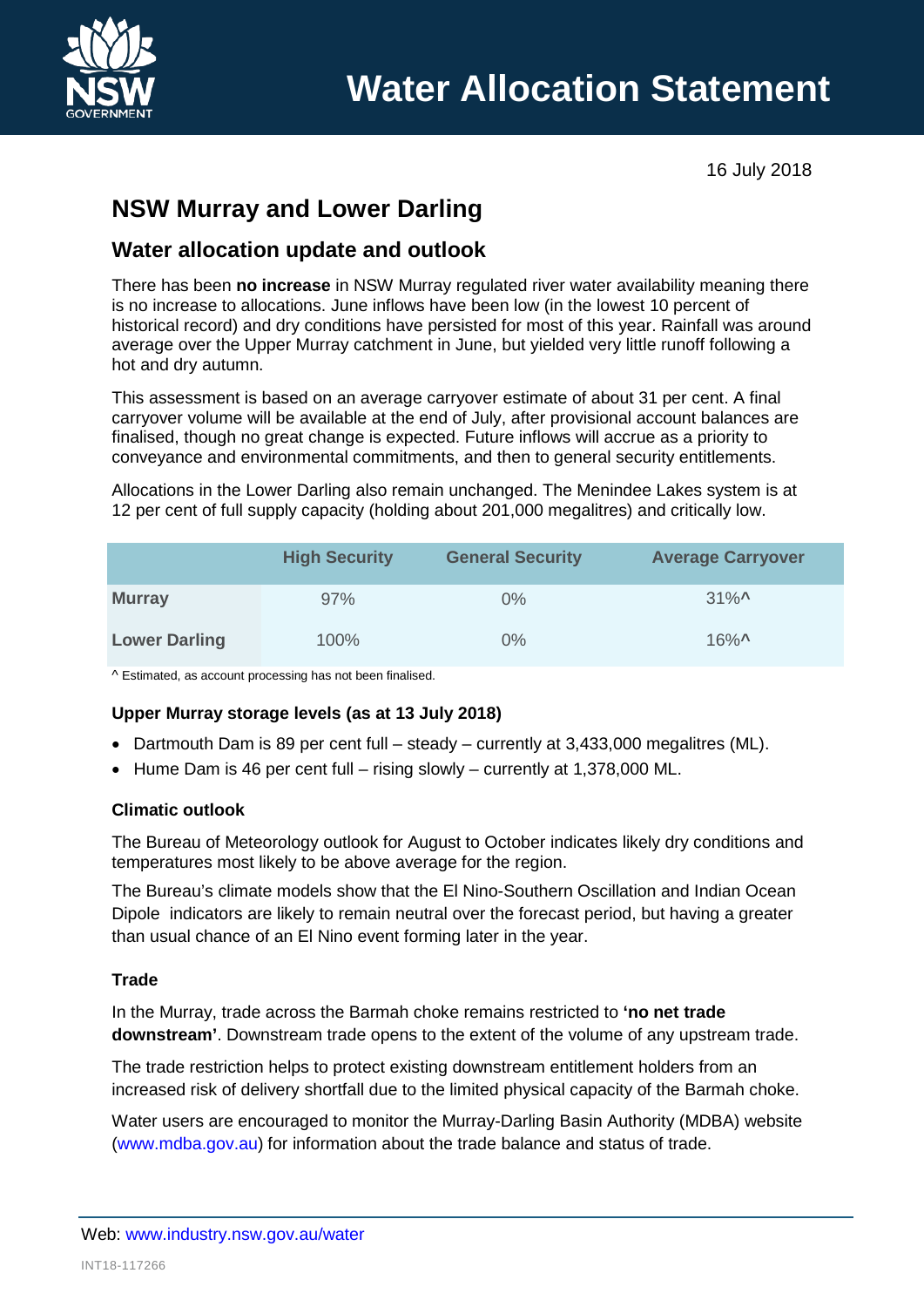The Menindee Lakes system is below 480 GL, the threshold at which the Lower Darling becomes administratively separated from the Murray. Temporary trade with the Murray is therefore closed. Trade typically remains closed until the system recovers to above 640GL. Trade within the Lower Darling water source remains unaffected.

Trade **out** and **within** the Murrumbidgee Valley is open, but trade **into** the Murrumbidgee Valley is closed. Trade into the Murrumbidgee valley will re-open when the Murrumbidgee inter-valley trade (IVT) account balance climbs to 15 GL. Water users are encouraged to monitor the WaterNSW website [\(www.waternsw.com.au\)](http://www.waternsw.com.au/) for information about the current IVT account balance and status of trade.

### **Next announcements**

The next water allocation statement for the NSW Murray and Lower Darling valleys will be on **Wednesday 1 August 2018**.

The next updated probability analysis showing likely improvement in water availability under different inflow scenarios, including the rocket diagram, will be issued on Wednesday 15 August 2018.

| Resource Distribution (16 July) for 2018-19                              | Volume (GL) |
|--------------------------------------------------------------------------|-------------|
| Total Available Resource <sup>(1)</sup>                                  | 940         |
| less                                                                     |             |
| Carryover <sup>(2), (7)</sup>                                            | 520         |
| Rules based Environmental Water <sup>(3)</sup>                           | 141         |
| Towns, Stock, Domestic <sup>(4)</sup>                                    | 54 (100%)   |
| Announced High Security subcategory (education, research) <sup>(4)</sup> | $1(100\%)$  |
| Announced High Security <sup>(4)</sup>                                   | 184 (97%)   |
| Conveyance <sup>(5)</sup>                                                | 40          |
| Reserves <sup>(6)</sup>                                                  | 0           |
| Announced General Security <sup>(7)</sup>                                | $0(0\%)$    |

## **NSW Murray Resource Assessment Data Sheet**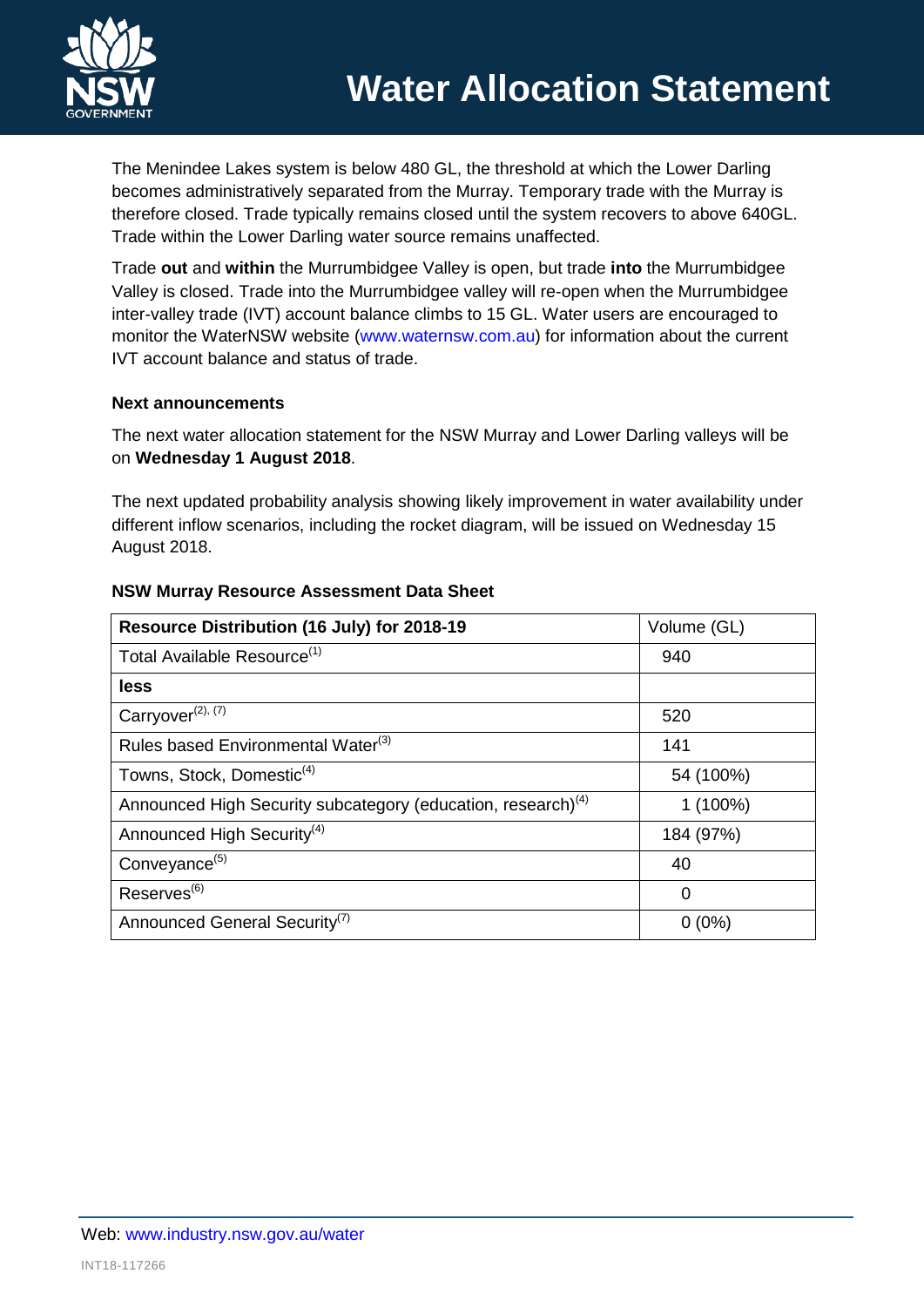

# **NSW Murray Resource Distribution 2018-19 – 16 July 2018**



#### **Resource Assessment Data Sheet Notes:**

- (1) Total available resource NSW's state share of active storage volume (Hume, Dartmouth, Menindee and Lake Victoria) as assessed and accounted for under the Murray-Darling Basin Agreement at the time of the assessment plus any usable flows in transit plus assumed (99%ile) inflows for the rest of the year plus Snowy Hydro's assured Required Annual Release (RAR) (including any flex (pre-release) from the prior year), as well as estimated usage to date. Snowy Hydro's net M1 releases to date for this water year (2018-19) is 325 GL, and 200 GL of flex was pre-released in 2017-18.
- (2) Carryover NSW Murray general security water users can carryover a maximum account balance of 50 per cent of their entitlement into the following water year. The account limit is 110 per cent of entitlement, meaning that account credits from allocation and/or carryover cannot exceed 110% of entitlement in any water year. The limit does not include allocation trade.
- (3) Primarily rules-based planned environmental water water required to be set aside to provide for riverine environments, as per water sharing plan and other interjurisdictional agreements. In the NSW Murray this includes the Murray Additional Allowance (MAA) (about 6 GL), Wakool system requirements (up to 70 GL, currently 40 GL available), and the Barmah-Millewa Allowance (B-MA) (231 GL – currently 100% borrowed). It also includes River Murray Increased Flows (RMIF) in Hume, accrued as part of the Snowy Water Initiative (currently about 95 GL available out of a total commitment of 131 GL). The total commitments to B-MA and RMIF will decrease over the water year as they are released from Hume for use. Excludes 'licence-based' environmental water also known as held environmental water (HEW).
- (4) The *Water Sharing Plan for the New South Wales Murray and Lower Darling Regulated Rivers Water Sources*  2016 has subcategories of high security licenses in the Murray Water Source. High security subcategory licences under *Part 7 Division 2 Clause 46(2)* that are present in the Murray include community and education, research, and town water supply. At the commencement of each water year, these licences are to receive 100% allocation, while remaining high security licences are to receive 97% allocation. For the purposes of this water allocation statement, the high security town water supply allocation volume has been grouped as "Towns, S&D".
- (5) Conveyance entitlement a category of access licence originally issued to Irrigation Corporations to facilitate delivery of water through their channel systems. Allocation to this category is prescribed in the water sharing plan and is a function of current high and general security allocation.
- (6) Reserves required primarily under statutory plans; set aside for emergency purposes and critical needs.
- (7) Held environmental water (HEW) water administered by environmental water holders is reported here, with the associated portions of general security allocation and carryover also identified in the above pie chart. This reporting of held environmental water is limited to only NSW entitlements, reporting of credits to accounts (not usage or trade), and estimated to be 0 GL of GS, 24 GL of HS, 6 GL of conveyance allocation and 89 GL of GS carryover. These entitlements are held and/or managed either singly or jointly by various environmental holder groups, including the NSW Office of Environment and Heritage (OEH), The Living Murray (TLM) and the Commonwealth Environmental Water Holder (CEWH). Details on environmental holdings can be found on individual agency websites.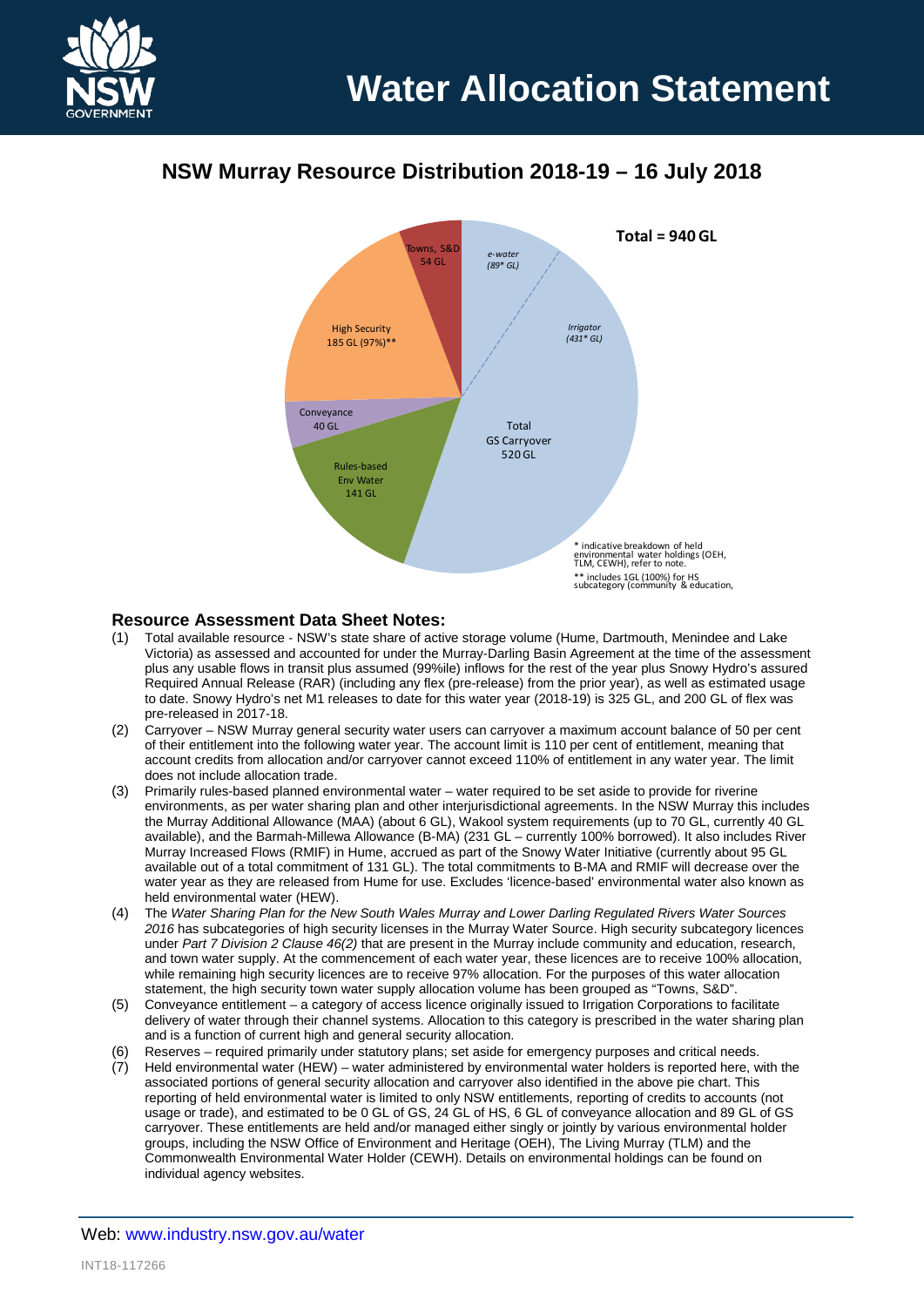

# **Water Allocation Statement**



# **NSW Murray Water Balance – 16 July 2018**

#### **Water Balance Notes:**

- (1) Supply Distribution and Remaining Commitments the distribution of supply and commitments is being provided on a monthly basis. The volumes in the categories shown are only those relating to NSW's share of the resource, at the end of the preceding month. The categories include the following:
	- Water in storage: Volumes in the dams at the end of the previous month. (Excludes water in storage unavailable to NSW under the water sharing arrangements of the Murray Darling Basin Agreement).
	- Estimated use since 1 July: Estimated NSW usage to-date, reconciled periodically with hydrographic updates (meter readings).
	- Forecast inflows: NSW's share of forecast inflows into the River Murray System based on assumed extremely dry future conditions (includes Snowy Hydro's guaranteed inflows for the water year).
	- Murrumbidgee IVT: Total Murrumbidgee system water bought by Murray system users that is yet to be delivered, as reported in the Murrumbidgee IVT account balance. A negative IVT balance will appear as a commitment of NSW Murray water to the Murrumbidgee, until trades between the two valleys brings the IVT balance up to nil. Evaporation: Water set aside for evaporation for the remainder of the year. This reduces as the year progresses.
	- River losses upstream of SA: Water budgeted for transmission losses from the River Murray system upstream of the South Australian border for the remainder of the year. Generally reduces as the water year progresses.
	- SA non-dilution entitlement: Water to supply South Australia's entitlement flow, as required under the Murray-Darling Basin (MDB) Agreement. Reduces as water year progresses.
	- SA dilution flow: Water to provide South Australia's dilution component of flow, as required under the MDB Agreement. Reduces as the year progresses, unless Additional Dilution Flow (ADF) is triggered.
	- MDB Agreement required reserves: Includes conveyance reserve and minimum reserve to be set aside for use in the next water year, as required by the MDB Agreement in clause 102D and 103, respectively.
	- Water available for allocation: NSW's bulk share of the resource that can be assigned to NSW Murray entitlement holders based on the water sharing plan. This volume includes entitlement holder carryover. The allocation of this volume is provided in the above table and pie chart.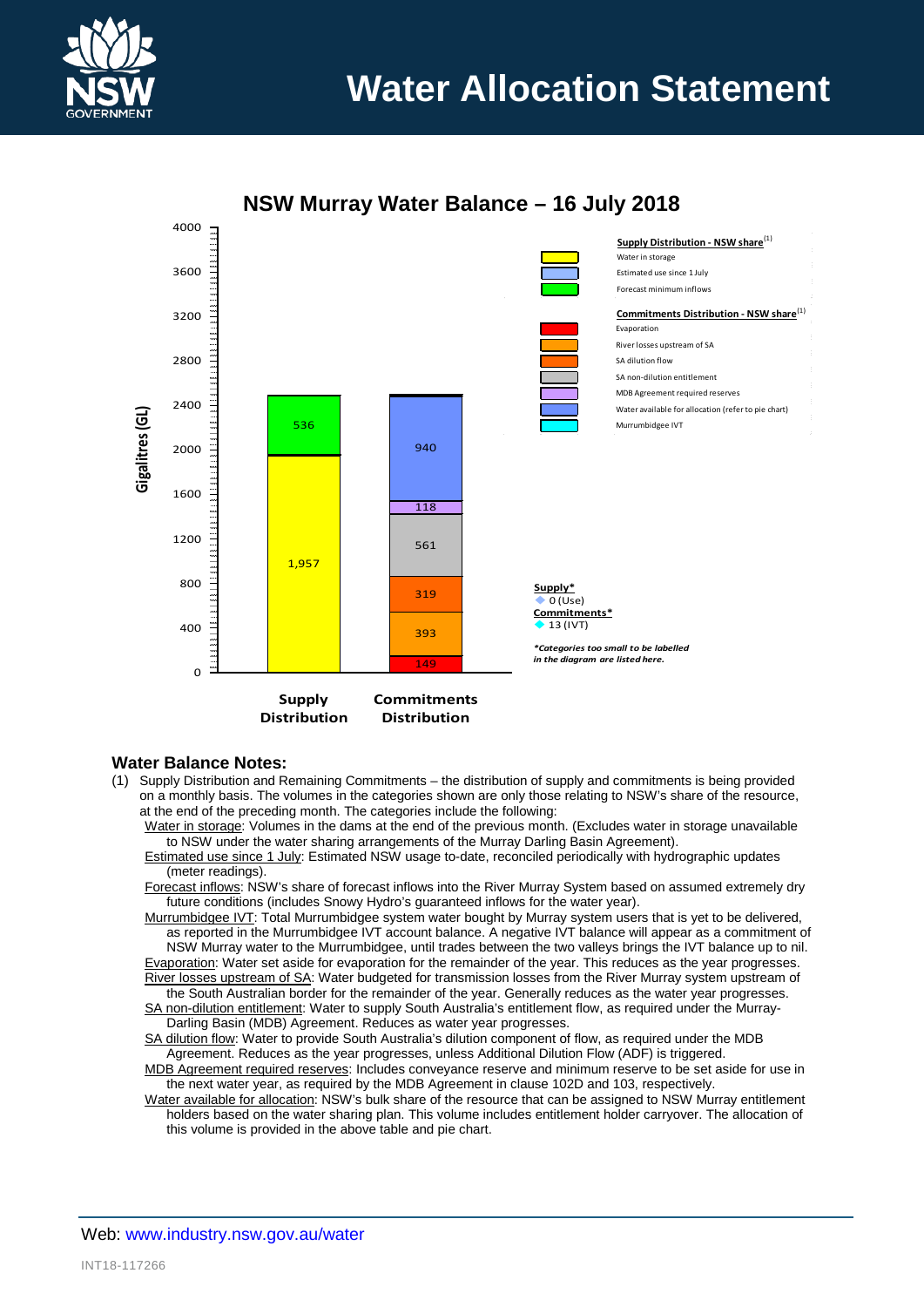

#### **NSW Murray Resource Assessment – Comparison with this time last year**

| Item                         | Mid Jul<br>2017 (GL) | Mid Jul<br>2018 (GL) | Comments                              |  |
|------------------------------|----------------------|----------------------|---------------------------------------|--|
| NSW share of total resources | 1430                 | 940                  | Significantly lower                   |  |
| less                         |                      |                      | following a dry first half of<br>2018 |  |
| Carryover                    | 710                  | 520                  | Lower carryover                       |  |
| Environmental                | 76                   | 141                  | Primarily due to RMIF                 |  |
| Towns, Stock, Domestic       | 54                   | 54                   | Same                                  |  |
| Conveyance                   |                      |                      | Lower due to lower                    |  |
|                              | 182                  | 40                   | resource                              |  |
| <b>High Security</b>         | 185                  | 185                  | Same                                  |  |
| <b>General Security</b>      |                      |                      | Lower due to lower                    |  |
|                              | 217                  | 0                    | resource                              |  |

#### **Chances of improvement**

The chances of improved inflows conditions and increased allocations are as follows:

## **Forecast General Security allocation (per cent) #**

(Any carryover water can be added to these indicative allocations)

| <b>Potential Inflow Conditions</b>           | 1 Sept 2018 General<br><b>Security Allocation</b> | 1 Nov 2018 General<br><b>Security Allocation</b> |  |
|----------------------------------------------|---------------------------------------------------|--------------------------------------------------|--|
| 99 chances in 100 (extreme) (99%)            |                                                   |                                                  |  |
| 9 chances in 10 (very dry) $(90\%)^{\wedge}$ | ∩∿∧                                               | 4                                                |  |
| 3 chances in 4<br>(75%)<br>(dry)             |                                                   | 27                                               |  |
| (50%)<br>1 chance in 2<br>(mean)             | 11                                                | $43**$                                           |  |
| (25%)<br>1 chance in<br>(wet)<br>4           | $30*$                                             | 65**                                             |  |

# Storage behaviour modelling using data for all years and general security carryover of 31%.

^ June conditions were 90% AEP.

^^ Conveyance estimated to be at least 90 GL at 1 September 2018 in the very dry scenario (90%).

\* Borrow from B-M Allowance is partially repaid.

\*\* Borrow from B-M Allowance is fully repaid.